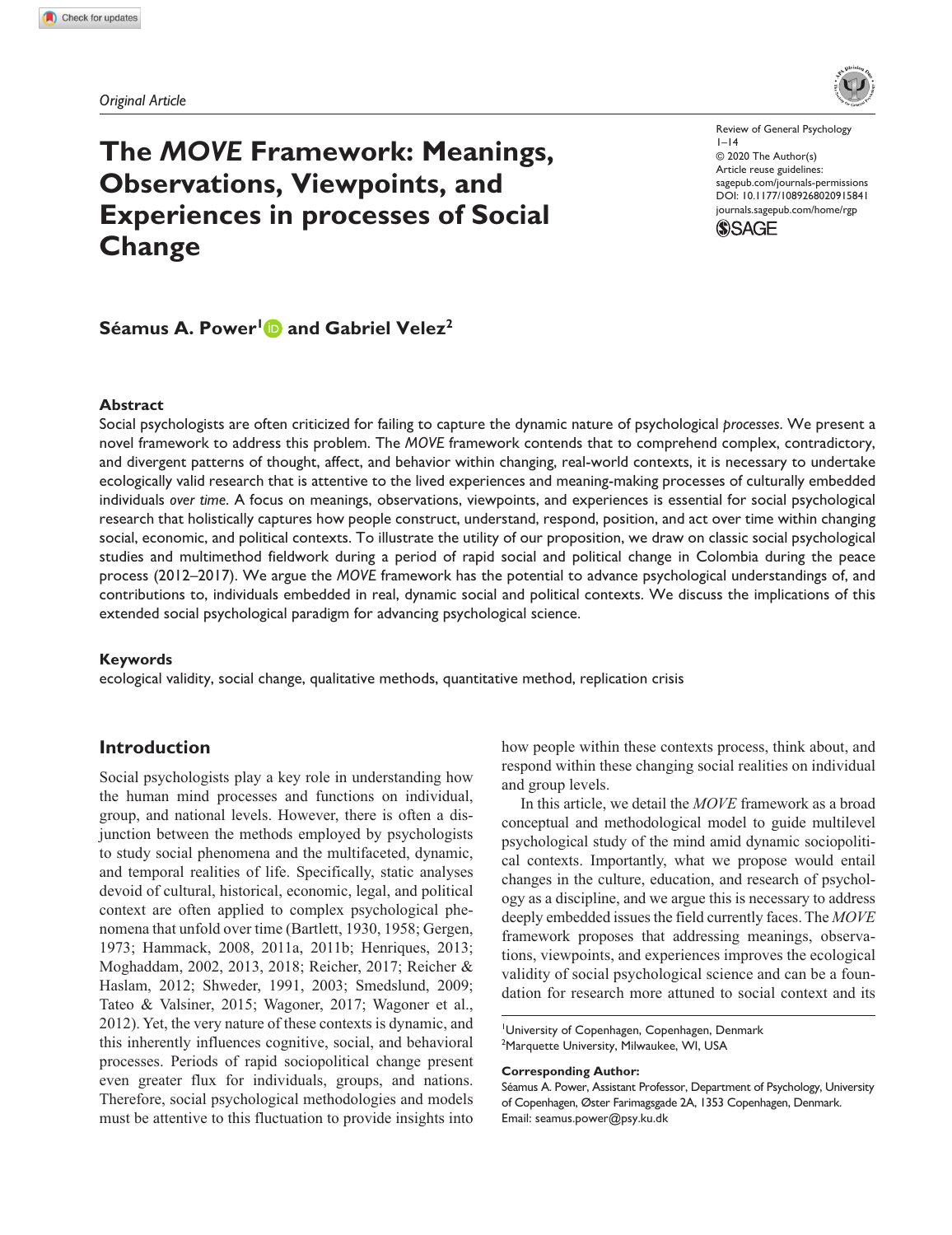changing nature over time. First, to situate and motivate the novel framework within the broader literature in social psychology, we examine both previous and recent methodological crises and the conceptualizations of psychological science these crises originated from. We discuss the contemporary replication crisis—instigated by the Open Science Collaboration (2015) revelation that a minority of studies published in top tier psychology journals replicate—as well as a related crisis in the 1970s concerning a lack of ecological validity in psychological research (Faye, 2012; Hammond, 1998). We detail lessons from these crises for the conceptual and methodological development of social psychological research. We propose an expansion of the social psychological paradigm in light of the limitations of experimental approaches to richly capture processes in dynamic sociopolitical contexts. In this first section, we draw on historical roots of psychology to motivate our framework as an innovative approach to addressing issues currently critical to the field of social psychology (Cabell & Valsiner, 2014).

Second, we outline a framework to overcome the current and pervasive problems with social psychological research by addressing meanings, observations, viewpoints, and experiences. Applying our framework, a more holistic, dynamic, and complete picture of social psychological phenomena can be understood and described at different levels of analysis. Each of our four components is interrelated and critical to our proposal to advance social psychological science. In this second section, we use examples from classical social psychological research to illuminate the utility of the theoretical framework.

Third, to highlight the importance and utility of the *MOVE* framework, we discuss its application to contemporary social psychological research. Specifically, we provide an example of transdisciplinary, multimethod research, in Colombia from 2012 to 2017. During this time, the Colombian government finalized peace accords with the largest armed revolutionary group. The agreement was divisive within the country, and discourses about the responsibility of young Colombians to be peace builders permeated the education sector and civil society more broadly. We use a multifaceted, multimethod study of young people's unfolding conceptualizations of peace to illustrate the limitations of using traditional social psychological methods in isolation and to highlight the utility and novelty of the *MOVE* framework to comprehend social psychological perspectives of unfolding sociopolitical phenomena.

## **Motivation: Overcoming Crises in Social Psychology**

The timing and utility of our methodological review and new proposal is motivated by the current state of social psychological science. Amassing scientific knowledge through systematic and replicable experimental findings is the

hallmark of good science (Chambers, 2017; Open Science Collaboration, 2012; Reyna, 2004). However, recent attempts to replicate some high-profile experiments, most notably in social psychology, have failed to a larger degree than expected (Baker, 2016; Open Science Collaboration, 2015). This incongruence between expectations of replications and the reality of non-confirming results has, according to some, lead to the "replication crisis" in psychology. Although there have been efforts to address these concerns, on the whole, discussions about this crisis and the underlying issues have been fragmented (Rodgers & Shrout, 2017;

Schmidt, 2009; Zwaan et al., 2018).

Multiple reasons have been given for the replication crisis in psychology. Some psychologists have lamented the oversampling of undergraduate students from U.S. universities and the generalization of findings from this atypical group across populations and cultures (Arnett, 2008; Henrich et al., 2010; Sears, 1986). When replications of these results are attempted on non-WEIRD (western, educated, industrial, rich, and democratic) samples, the results can be incongruent. This is because although there are psychological universals, these do not necessarily manifest uniformly across time and cultures and these nuances can be missed with applying experimental procedures in one context to another (Henrich et al., 2010; Norenzayan & Heine, 2005; Shweder, 2010). Other researchers have criticized scientific standards regarding *p*-values. Fearing too many false positives—a problem exasperated by p-hacking (selectively reporting data and analyses) and HARKing (hypothesizing after the results are known; see Nelson et al., 2018)—some social scientists have argued for lowering the acceptable *p*-value threshold or refocusing on adequate statistical power (Benjamin et al., 2018; Szucs & Ioannidis, 2017; Muthukrishna & Henrich, 2019). Overall, the crisis has led to many points of contention: questions about when and if replication studies should be expected to fail; debates over the informational value provided by replications in a field that values novel and counter intuitive findings; issues concerning status and reputation of experiments and (failed) replications of them; debates about the importance of direct or conceptual replications; and disagreements over deciding when a study has or has not been replicated (Rodgers & Shrout, 2017; Schmidt, 2009; Zwaan et al., 2018).

Most recent attempts to address the replication crisis have focused on changes *within* the dominant experimental paradigm (e.g., Munafò et al., 2017; van't Veer & Giner-Sorolla, 2016). We support our colleagues' efforts to develop social psychological science who argue and advocate for the importance of preregistering theoretically driven hypotheses, making data available on the open science framework, increasing diversity and size of samples, and publishing replicated findings. In addition to these endeavors, our argument in this article is the social psychological paradigm also needs to be expanded to improve our understanding of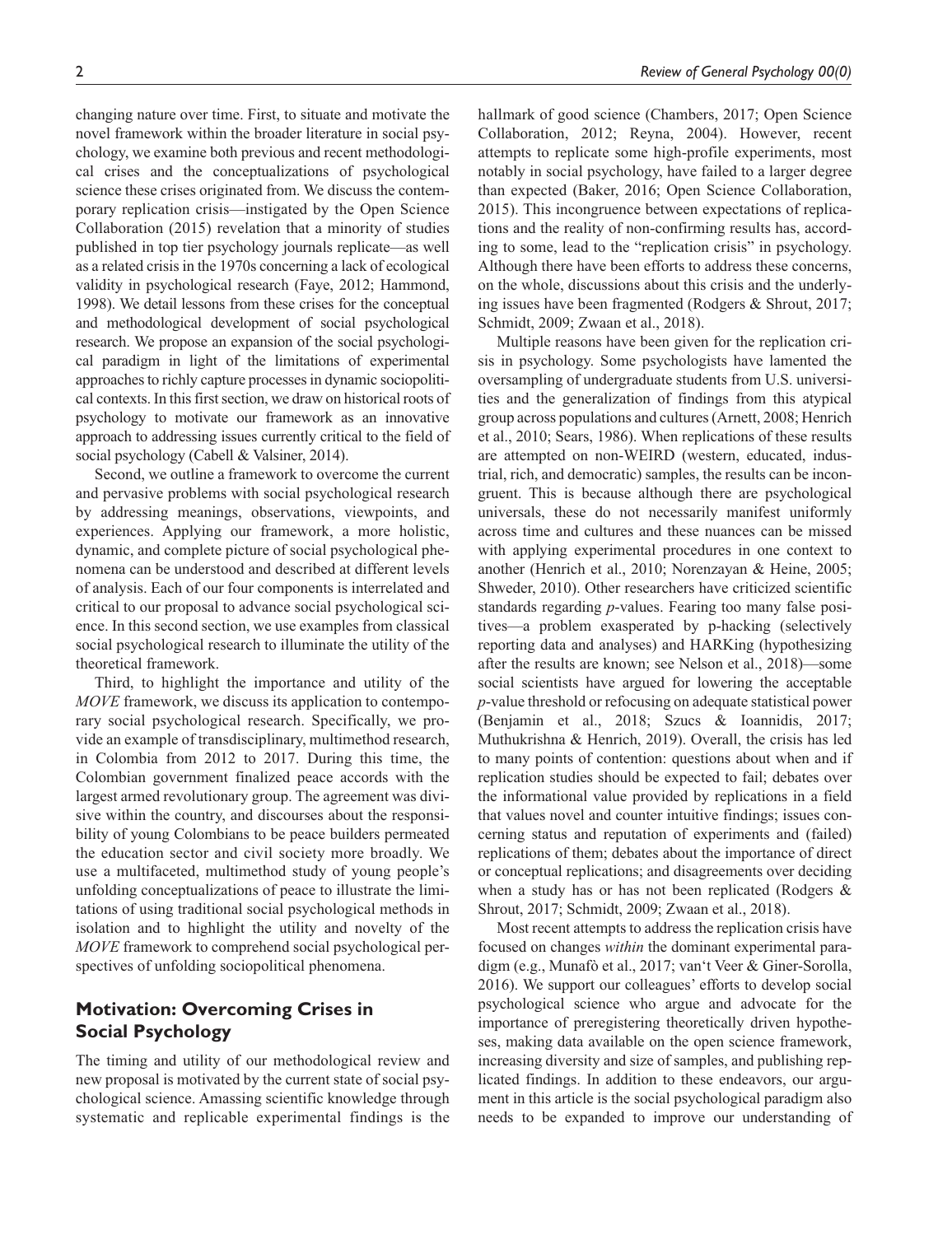individuals and groups in unfolding sociopolitical contexts. We interpret the replication crisis as demonstrating the methodological limits of the current focus in social psychology. Specifically, we argue this narrow view—predominated by laboratory and online studies using quantitative methods within a causal framework—does not provide for fruitful and reliable study of complex social psychological processes and phenomena in ecologically meaningful ways within dynamic contexts.

We argue part of this disjuncture is about a lack of productive integration across methods. In an earlier conceptual model, along with two colleagues, we addressed this by proposing the *SAGE* model of social psychological research as a guide to think holistically about psychological research as a multimethod process (Power et al., 2018). We highlighted incongruencies on an ontological level between historical conceptualizations of complementary forms of social psychological approaches and contemporary orientations. We proposed a mixed-methods model to combine qualitative and quantitative methods and overcome this disjunction on a practical level. We argued for the importance of a *S*ynthetic model, where qualitative methods were *A*ugmentative to quantitative methods, where they were *G*enerative of hypotheses where predictions could be tested experimentally, and where qualitative methods could be used to examine *E*xperiences that evade experiment reductionism. We argued this *SAGE* model was a wise approach to conducting social psychological research to more holistically understand the individual in context. From a similar epistemological stance that psychological phenomena require complex, multimethod approaches, the *MOVE* framework identifies, and aims to solve, a different issue in social psychological research.

That is, the *MOVE* framework outlines a conceptual and practical way for social psychological researchers to more effectively study the complexity of phenomena amid dynamic social and political contexts. One novel contribution of our proposed framework is to suggest its utilization will lead to a greater understanding of why experiments will, or will not, replicate either directly or conceptually, when researchers account more strongly the ecological validity of their studies. Greater understanding and recognition of the context in which participants perform experiments—and in which experimental results are interpreted—will allow for richer and more broadly applicable research findings, which might aid replications either directly or indirectly by laying bare boundary conditions that is what results are expected in what particular cultural time and context. This will aid our understanding of what findings might be universal and others that are particular to time and place. Another novel contribution of the *MOVE* framework is to go beyond static experimental analyses of complex, unfolding, and sociopolitical phenomena. In unfolding, rapidly changing sociopolitical realities, psychological phenomenon cannot be researched and analyzed with singular snapshots in controlled environments. Our proposed model offers concrete guides for more productive social psychological research in dynamic contexts.

#### *Lessons From the Past*

We draw support for this argument from the historical roots of psychology. In certain respects, the modern crisis involving experiments reveals a disconnect with the discipline's foundations. Wundt (1897) in Outlines of Psychology conceptualized a two-tier psychological science. Experimental lab psychology—focusing on manipulating variables and studying outcomes—was to be used to determine causal inference on basic perception. The second tier of research was meant to examine complex psychological functioning on a cultural level using complementary methodologies. Nevertheless, Wundt's vision of psychology was never realized. In the early 20th century, the psychoanalytic approach to studying the human mind prized an exploration of experiences and meaning, but the advent of behaviorism in the United States decontextualized the mind (Cabell & Valsiner, 2014; Harré & Moghaddam, 2015; Moghaddam, 2013; Rozin, 2009). A few decades later, the cognitive revolution reintroduced the mind to psychology as it moved beyond the reductionist and incomplete behaviorist "stimulus followed by response" model. It served to put the complexities of the culturally situated and mediated mind back into the psychological frame (Bruner, 1990; Shweder, 2012). Nevertheless, the dominant conceptualization of the mind as a computer again decontextualized the study of social psychological phenomena. The mind was seen as an isolated entity, capable of being examined independent of the diverse contexts in which it was embedded.

Keeping with an historical perspective to ground the *MOVE* framework, psychology has been in crisis before. Social psychologists in the 1970s struggled with deep and difficult questions related to methodology, societal relevance, and theoretical and philosophical directions (see Faye, 2012). These issues were intertwined, complex, and ultimately led to efforts to bridge the gap between research and social psychological processes and phenomena in complicated and diverse contexts. Some social psychologists called for methodological pluralism to overcome limitations and advance the scopes of singular methods to investigate social scientific phenomena (Fiske & Shweder, 1986). However, as a discipline, social psychology has moved toward a narrower attention to the individual and their responses and behaviors, leaving contextualization to sociologists and anthropologists (Faye, 2019). Pluralism is currently minimized in the field. Experimental manipulation of variables in decontextualized contexts are prized (Nisbett, 2015; Reyna, 2004).

Of course, the careful experimentation of variables is essential to social psychological research. We admire much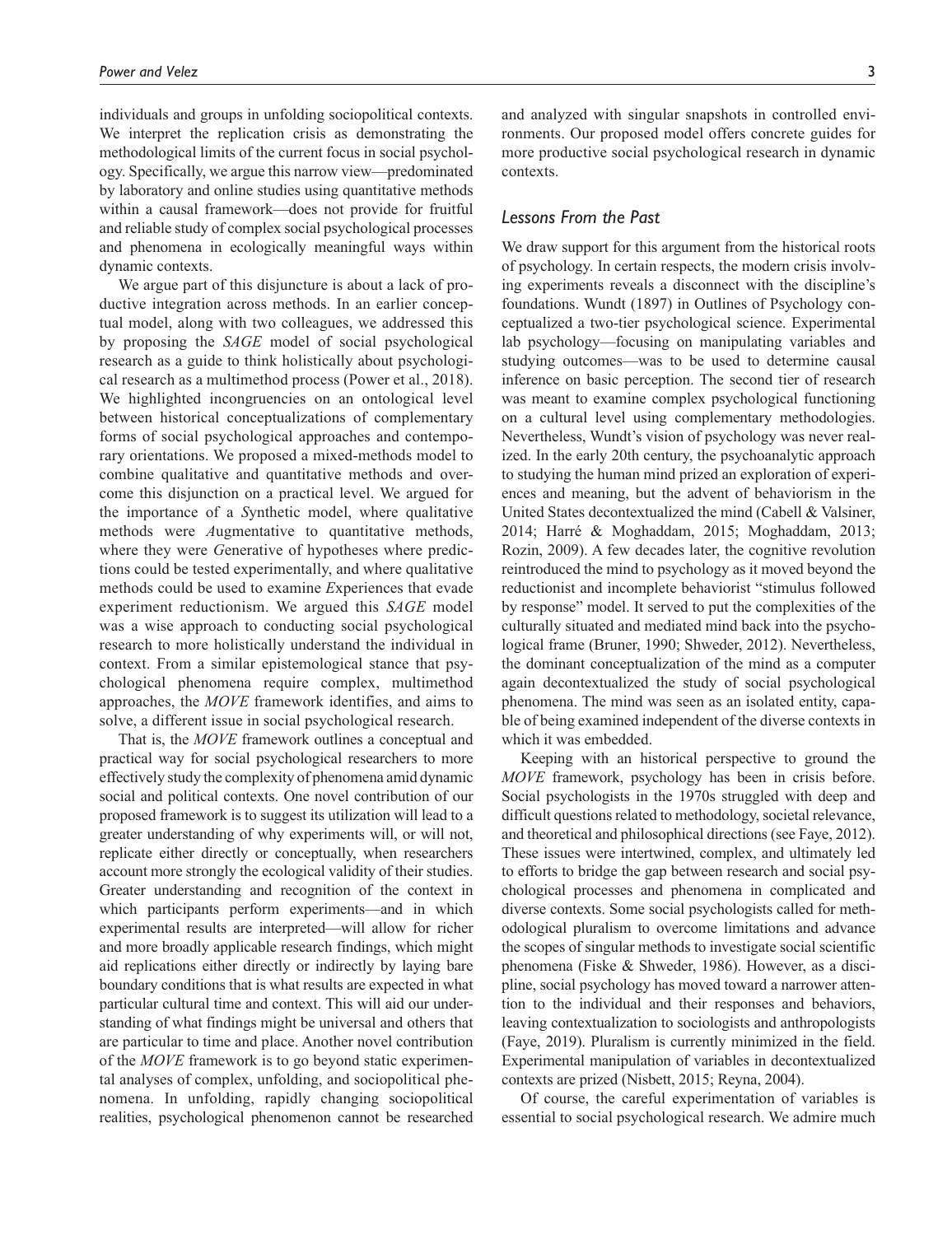research being conducted by our colleagues. Still, the problems of experimental decontextualization have been well documented (Asch, 1952/1987; Power et al., 2018; Rozin, 2001, 2009). The availability of research participants via the internet, such as by Amazon MTurk, has led to increased opportunity to run multiple experiments and multiple iterations of the same experiment quickly and relatively cheap. These internet samples can be beneficial: They provide a source of pilot data that can be insightful for further developing studies and can increase sample size to bolster statistical power and reliability. However, like all samples, online participants are limited, and not simply because of questions of diversity (Gamblin et al., 2017; Goodman et al., 2013). One key problem is the separating of participants from ecological valid contexts. Social psychological research often assumes the generalizability of universal principles derived from limited samples. Although psychological universals exist, they do not manifest uniformly across the world (Cassaniti & Menon, 2017; Norenzayan & Heine, 2005; Henrich et al., 2010; Markus & Kitayama, 1991; Shweder, 1991, 2003; Wang, 2013). Generalizing from limited samples—particularly those that are abstracted from ecological contexts—can be perilous because people in the real-world process and respond to stimuli in relation to their particular ecology and understandings of it (i.e., emotions, thoughts, feelings, behaviors, representations, memories, and imaginings). A second key issue with experiments is they are typically snapshot, when social phenomena are inherently dynamic. Documenting one aspect of a process is inherently incomplete. An erroneous assumption of many experimental social psychologists is that combining studies can reveal an accurate explanation of social psychological processes and phenomena. In contrast, a holistic social psychology assumes the sum is greater than the parts: Unfolding processes cannot be holistically explained using experimental procedures. Advanced statistical methods and longitudinal studies are more nuanced in relation to the unfolding nature of human development, but are often disconnected from experimental work (West et al., 2004) and lack strong ecological validity (Lewin, 1943/2014; Rozin, 2001, 2009).

As social psychologists, we aim not to explain what goes on in our experiments or in numerical representations. Rather, the goal is to use experiments and quantitative data to try to understand the processes that explain what goes on in the real world. The first step in any good science is to map the phenomenon: Observe what is happening to generate sound hypotheses at the start (Reicher, 2017). But this is seldom discussed as a salient and important issue in social psychology. For example, analyses of psychology blogs revealed psychologists are concerned with the replication crisis, statistical significance, and science communication (Nicolas et al., 2019). However, what is not included is revealing about the current state of social psychological science. Issues

to do with meaning-making processes, psychological observations, multiple viewpoints, and subjective experiences are neglected. They are certainly not mainstream in research, as evidenced, for example, by a content analysis of the three premier journals in psychology revealing no purely qualitative empirical studies in the year 2016 which are often used to capture social psychological processes (Power et al., 2018).

Social psychological science, and the study of unfolding social psychological processes and phenomena more broadly, can advance with an implementation of the *MOVE* framework. A synthetic application of mixed methods has the potential to overcome the limits of individual methods, like experimental manipulation, and generates a framework to study processes as they unfold over time.

## **A Solution: The** *MOVE* **Framework to (Re)expand the Social Psychological Paradigm**

The four elements of the *MOVE* framework (meanings, observations, viewpoints, experiences) arise from a divide in the physical and social world between what is quanta and what is qualia (Shweder, 1996). The quanta world is comprised of everything that is left when the world is rid of human subjectivities. This is the world that can be studied using quantitative methods to measure, abstract, and quantify natural phenomena. In contrast, the world of qualia is the subjective world. It is the world humans construct, represent, reflect upon, experience, and make meaning of. Qualitative research is based in qualia; the study of concepts, cultures, interpretations, and representations are a path to understanding how humans think, feel, want, moralize, and value (Bruner, 1990; Cole, 1998; Markus & Kitayama, 1991; Shweder, 1991, 2003; Wierzbicka, 1993). Human psychological processes and phenomena cannot be conceptualized solely through a numerical focus on objects, events, and nonsubjective processes or through decontextualized or artificially contextualized experiments in a lab. Instead, it requires an approach attentive to the individual factors subjective realities, interpretation, and response—and social, cultural, historical, economic, political, and legal contexts that are inherently dynamic and unfolding (Asch, 1952/1987; Hammack, 2008; Power et al., 2018; Rozin, 2001, 2009; Shweder, 1991, 2003).

We argue meanings, observations, viewpoints, and experiences are four quintessential components to in-depth social psychological study in shifting sociopolitical contexts. These four components encapsulate the essence of the world of qualia and have been specifically chosen because they are critical and interconnected elements of social psychological research that have been de-emphasized. In the following sections, we discuss each element of the *MOVE*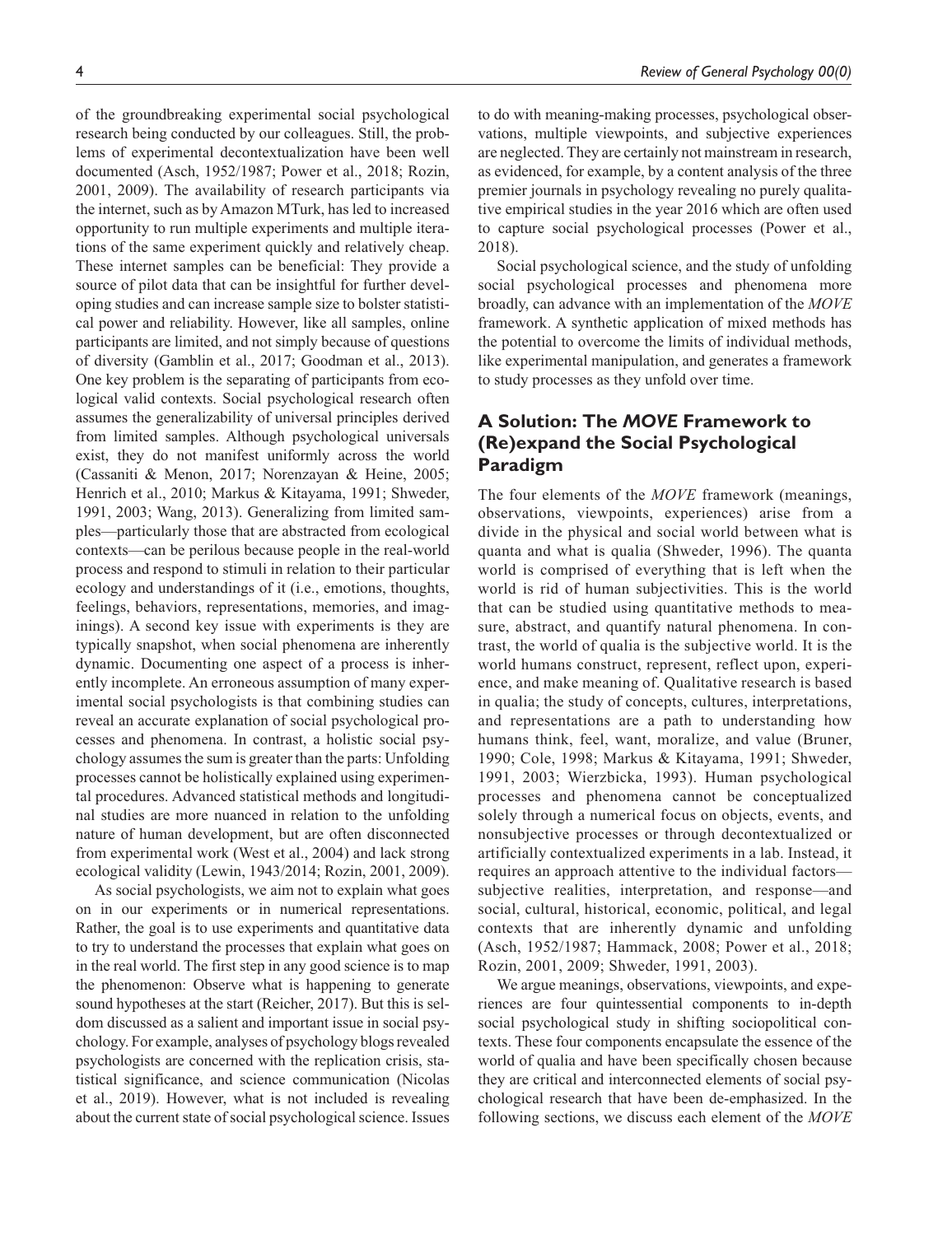hypotheses in more depth for conceptual clarity. Importantly, emerging from the world of qualia, in actuality, they are simultaneously distinct, overlapping, and connected.

#### *Meanings*

The first pillar of our *MOVE* framework is a focus on meaning. We use meaning to refer to how individuals—as agentic members of groups, communities, societies, and nations interpret and construct norms, ideas, and attitudes in relation to their lived experiences in their social, cultural, and political contexts (Blumer, 1986; Bruner, 1990; Hammack & Cohler, 2009; Wagoner, 2009). We propose that social psychological research can refocus on meanings in two ways. First, a focus on meaning suggests attentiveness to subjects' understandings and perspectives. Concepts, definitions, and acts cannot be assumed to be consonant with prevalent frameworks (or those from the researcher's cultural perspective), but must be coherent with people's own understandings (Atran & Norenzayan, 2004; Shweder, 1991, 2003). Second, a variety of methods should be used in combination, with each informing the others and contributing to more flexible and intricate models of social psychological phenomena (Power et al., 2018). This element is inherently related to the first; to be attentive to diverse perspectives and understandings, a researcher must employ diverse methods.

These concrete steps support ecological validity by drawing attention to the psychological processes and orientations as people navigate and create their social worlds. A focus on meaning stands in contrast to current trends and dominant approaches in social psychology. It is important to expand beyond decontextualized experiments to better understand phenomena and psychological response as situated in lived, dynamic realities. Without multiple methods focused on triangulating individuals' understandings of their worlds, researchers may fall into the trap of believing they are studying one phenomenon while their subjects hold a completely different mental framework that changes over time (Campbell & Fiske, 1959; Denzin, 2012; Fiske & Shweder, 1986; Henriques, 2013; Schiff, 2017; Shweder, 2010; Tateo & Valsiner, 2015). We propose observational methods are important to comprehend shifts in meaningmaking processes that occur in shifting sociopolitical contexts.

Meaning making is inherently a process; it occurs over time as ecological contexts change, groups form and reform, and individuals develop along ontological life courses. We hypothesize that a refocus on meaning-making processes that unfold over time would prioritize how people make sense of their worlds, their experiences, and themselves (Bruner, 1990; Spencer et al., 1997; Tateo & Valsiner, 2015).

A concrete demonstration of the importance of meaning comes from early work in psychology, but maintains clear reverberations in modern times. Discussing a famous study differentiating populations in New Guinea with Western samples based on an experiment involving skin pricks, E. B. Titchener (1916) pointed out the Papuans may simply have been interpreting what they were being asked to do differently than the Westerners. He argued these respondents had a qualitatively different experience of the task itself, rather than simply a different response to it. Shweder (2010) makes the connection between Titchener's critique and the issue with cross-cultural claims based on the Ultimatum Game as an experimental paradigm. Shweder raises the question of how certain populations interpret the basic framework of "playing a game with an anonymous other." Social networks built on gift-giving as the means to status, for example, may drive different responses and challenge the very construction of what the stimuli is. In other words, "evidence of psychological differences between cultural groups may simply (although significantly) demonstrate that different stimulus situations produce different responses" (Shweder, 2010, p. 109). This cultural critique levied by others as well—underscores the variance in how the task itself is interpreted (Chuah et al., 2007; Henrich, 2000). As demonstrated in Titchener's historical analysis, and this modern application, the very meaning of a stimuli may be in doubt without an attentiveness to how individuals and groups understand and think about the world.

#### *Observations*

Meaning is rooted in individuals' lived experiences of social context, which in turn motivates our second element, observation. By observation, we refer to the systematic study of people within their natural contexts and everyday lives over prolonged periods of time (Geertz, 1973; Gorman et al., 2005; Rai & Fiske, 2010). We propose observation take a primary role in social psychological science in two concrete manners. First, we suggest ethnographic observation be more prominent in research projects to describe and analyze meaning-making in diverse contexts over time. Second, observation should be used to inform, and make sense of, quantitative and experimental tests of theory-driven hypotheses (see Muthukrishna & Henrich, 2019). These two applications provide the opportunity for greater ecological validity in investigations into the relationship between people and context, as well as how, and why, this relationship changes over time. A focus on observation can drive research questions and methodological choices, as well as generate data for analysis. Used in this way, observation offers a check of external and ecological validity of quantitative and experimental findings.

In our proposed re-expansion of the social psychological paradigm, observing entails scientific and open-minded inspection and study of actual people and their experiences, rather than applying preconceived frameworks or assumptions to social psychological phenomena of interest.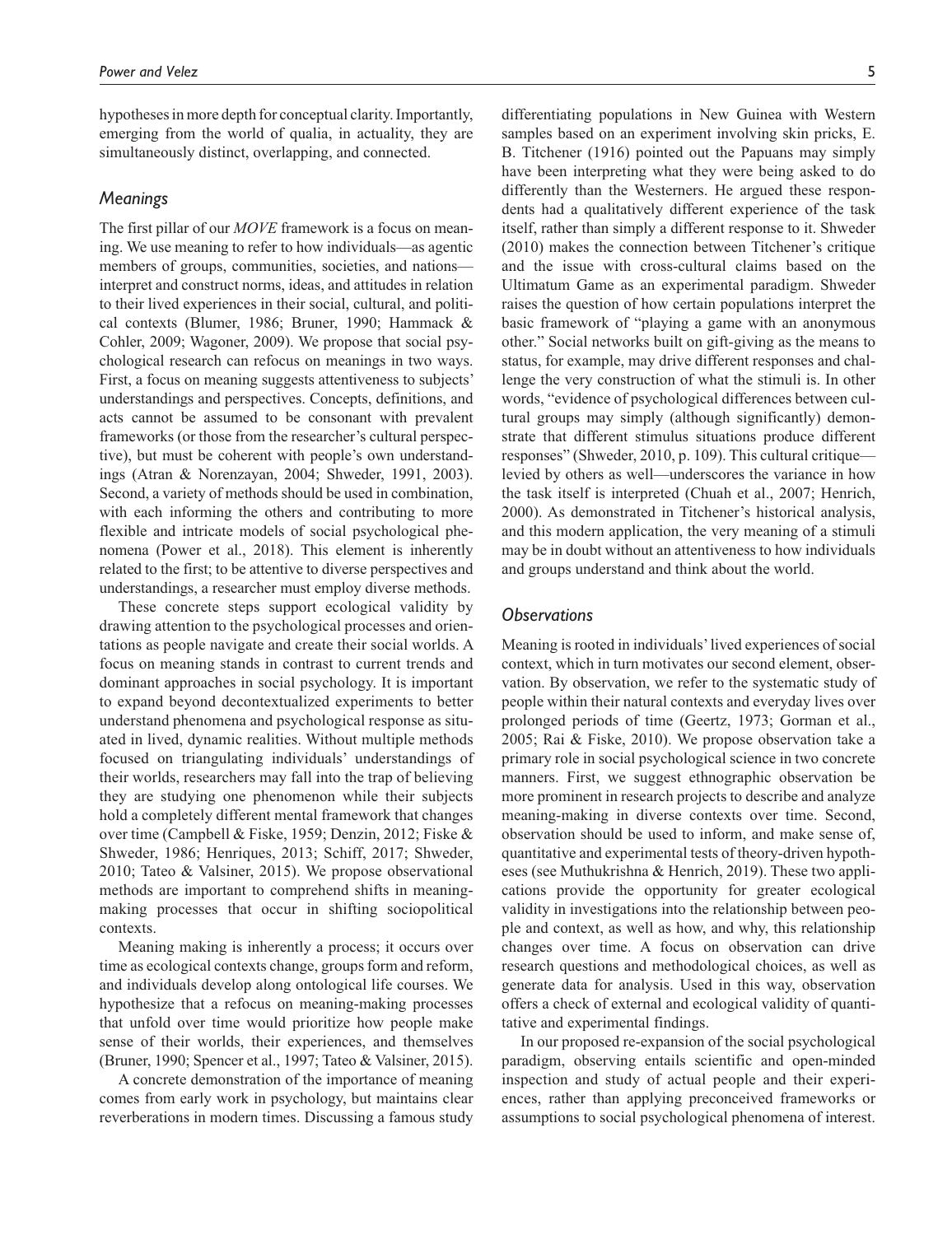Careful and scientifically conducted observation can help identify dissonance between research paradigms, questions, hypotheses, and predictions, on one hand, and people's own experiences and meaning making on the other hand. It can highlight paradoxes, contradictions, patterns, and new behaviors that then can be studied through appropriate instruments (Geertz, 1973; Kagan, 2012; Rai & Fiske, 2010; Shweder, 1997). This observational documentation can guide methodological and analytic choices, while also offering rich data about how people experience the world.

By including observation, we do not simply argue for more naturalistic field studies. Rather, we promote research and theory that treats individuals as agents operating within various and dynamic contexts, while highlighting the need for continued naturalistic observation as dynamic contexts develop (Cohen et al., 1996; Paluck, 2009; Paluck & Cialdini, 2014). According to the qualia/quanta distinction outlined above, people are subjects, not objects, and should be studied as such (Power, 2014).

Again, a historical example demonstrates the utility and role of this element of our *MOVE* framework. Stanley Milgram's work on obedience has become a pillar of introductory psychology courses and permeated popular understandings of obedience to authority. Decades of iterations and replications have suggested individuals are capable of violent actions beyond what they imagined they would do when prodded by an authority figure. This plethora of studies has also identified cultural and contextual factors that facilitate or hamper these actions (Blass, 1999). Yet, this prolific area of inquiry began with an observation.

In "Eichmann in Jerusalem" Hannah Arendt introduced the concept of the "banality of evil" (1963). Based on her observations of the Nuremburg trials, she noted how Eichmann, who had been responsible for murdering millions of Jewish people during the Holocaust, was not a senseless monster. Instead, she observed he was simply following orders and divorced himself from personal responsibility for the genocide. By fragmenting responsibility, he separated himself from blame. Thus, the "banality of evil" concept was coined to describe this phenomenon. Following observations of the trial of Eichmann, and Arendt's conceptualization of the "banality of evil," Milgram began to wonder about questions of when and how people followed orders, which held profound implications for thinking about morality and accountability (Milgram, 1974). Although Milgram ultimately began to explore these questions in a laboratory setting, the motivation began with careful observation of the real world.

#### *Viewpoints*

Viewpoints, the third element of our proposal, is derived from a number of theoretical perspectives. We draw on cultural psychological theory emphasizing how individuals and cultures co-constitute each other (Cole, 1998; Shweder, 1991, 2003), positioning theory highlighting how people within these cultures position themselves in relation to others (Harré & Moghaddam, 2003), and social representations theory illustrating how individuals represent their social worlds from their unique positions (Moscovici, 1961/2008). With viewpoints, we prioritize attentiveness to two aspects of social life: The many varied ecologies in which individuals—research participants and researchers—are embedded, as well as how positions and social representations change over time (Bronfenbrenner, 2009; Gillespie & Cornish, 2010). We assert true ecological validity in social psychological research necessitates multiple methods and studies to attend to, meaningfully capture, and triangulate this diversity and mutability (Denzin, 2012; Henriques, 2013; Munafò & Davey-Smith, 2018).

Viewpoints is connected to meaning, but they are separate pillars of our proposal. Although meaning draws attention beyond outcomes and quantitative measurements to include social psychological processing and interpretation, viewpoints is about recognizing and addressing the range of perspectives and social contexts. Viewpoints situates meaning and lived realities within cultural and historical frameworks. Subjects and researchers have positionalities tied to their identities, societies, social groups, and lived experiences. Therefore, viewpoints complements meaning by proposing an awareness and attentiveness to this human and ecological diversity.

This third pillar can boost validity by enriching understandings of social psychological processes at different levels of analysis. Validity is a multifaceted concept that has been discussed in scientific research for almost a 100 years and in psychology for nearly as long (Hathaway & McKinley, 1943; Remmers et al., 1927). Generally, it refers to measuring what is purported to be measured (Brewer, 2000; Lewin, 1943/2014), but also incorporates many elements researchers must consider, such as internal, external, construct, concurrent, and predictive. Viewpoints can bolster ecological validity through attention to the social positions and representations of diverse groups of people. In the early stages, attention to varied viewpoints can help in the conceptualization and design of studies. Awareness of various social worlds and the corresponding stimuli can drive testable research hypotheses (Shweder, 2010). This same focus can guide the development of experiments and protocols that are valid within the setting they are applied. Viewpoints can thus boost ecological validity by leading to findings that are more applicable and reliable in actual, lived realities (Brewer, 2000; Lewin, 1943/2014).

The object of study, however, is not the only challenge to validity involved in a narrow approach. Psychological researchers must think about the viewpoints embedded in methodological approaches and ourselves as researchers in varied, interconnected contexts (Bronfenbrenner & Ceci,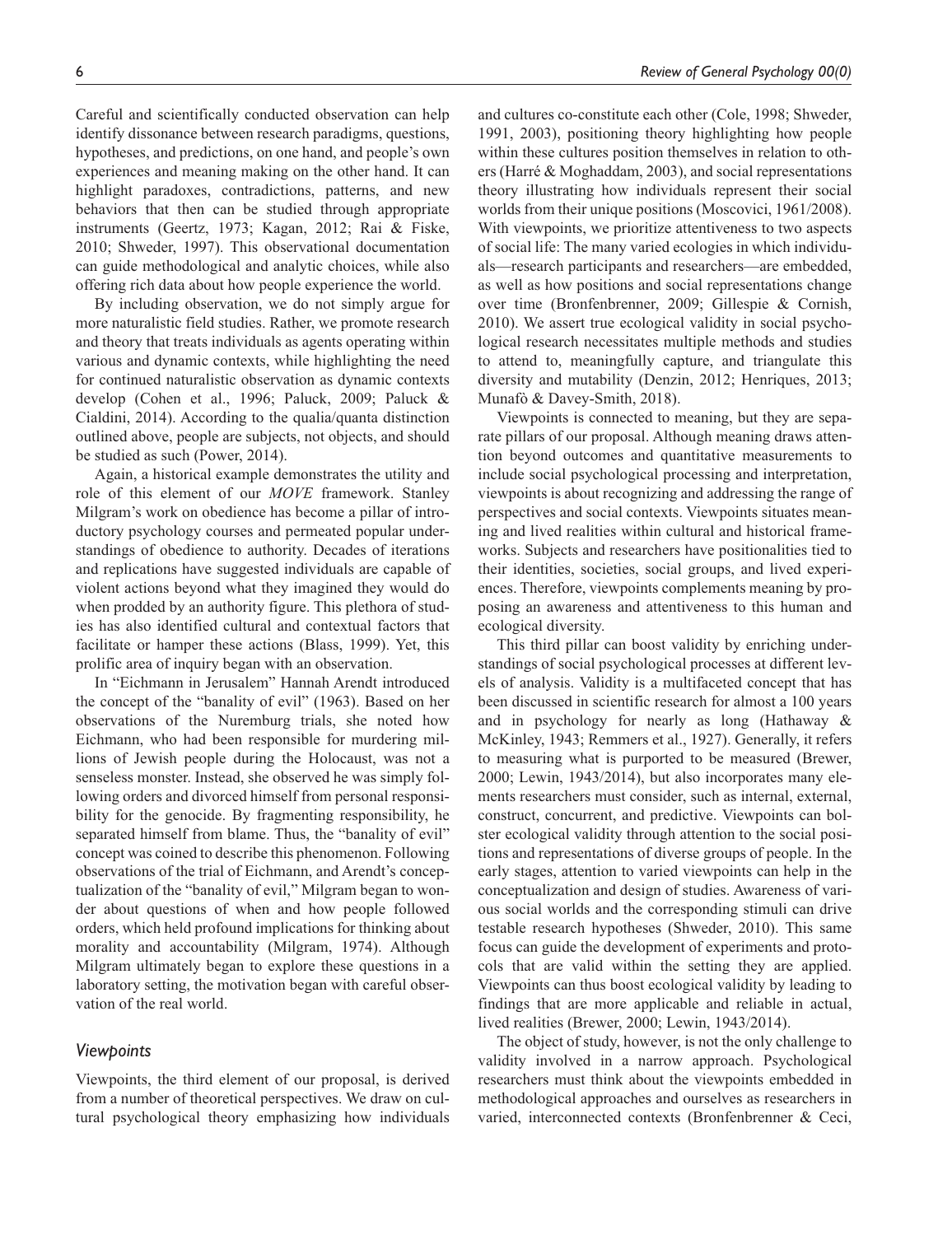1994; Langdridge, 2008). Each researcher carries their own disciplinary lens, personal experiences, and cultural frames. No research can be absolutely devoid of epistemological positioning, but a lack of awareness to this may omit other important perspectives. A focus on viewpoints also entails reflection on the ways that a researcher's own stance, background, and approach may affect validity. In suggesting this focus, we recognize there is much discussion and debate currently over whether research is inherently value neutral or not (Duarte et al., 2015). We wish simply to raise attention to the positionalities of researchers and promote greater attention to what diverse viewpoints offer psychological study.

For example, in a classic study of the diffusion of knowledge over time, Moscovici traced how the new and increasingly popular phenomenon of psychoanalysis was understood, experienced, and represented by different groups across French society (Moscovici, 1961/2008). He was interested in individual and group viewpoints concerning this unfamiliar phenomenon. The research showed how different social groups and mass media constructed and reformed knowledge about psychoanalysis as it spread throughout French society given their unique sociocultural values and beliefs. Catholics conceptualized psychoanalysis as a supplement to, but not a replacement of, confession. However, a sexualized representation of humanity was rejected as incompatible with teachings of the Catholic church. In contrast, communists completely rejected psychoanalysis because they viewed it as being on the wrong side of their dichotomized worldview. French liberals, including liberal media, accepted the novel practice, as it was congruent with their ideologically expansive worldview.

By investigating how social groups made the unfamiliar familiar, Moscovici provides a social psychological model for considering how people made meaning of, and ultimately experience (or not), a novel phenomenon from their particular sociocultural viewpoints. In fact, partly from this work, Moscovici (1981) developed a theory of social representations to frame the iterative co-construction of individuals and collective understandings based on affiliations and group dynamics. As such, considering viewpoints with ecologically valid methods (qualitative and quantitative) that followed a process of diffusion over time allowed for an understanding of how knowledge in society is transformed. This classic investigation provides an example congruent with the *MOVE* framework because it illustrates a multimethod, ecologically valid, way to examine an unfolding social phenomenon on individual and group levels over a prolonged period of time.

#### *Experiences*

The final element is experiences, by which we refer to the thoughts, feelings, and actions of people. In other words, we use experience in reference to the agency of individuals amid changing social, political, and historical contexts (Geertz, 1973; Shweder, 1996). Experiences are the integrative result of meaning making processes, observations about the social world, and people's articulation and embodiment of viewpoints. To this end, stimuli—such as a social event, context, or moment—the meaning attributed to it, and individual's response to it all encompass their "experience" as a holistic phenomenon encompassing more than just their fully conscious processing of lived realities. This definition takes a more holistic view than focusing just on the stimuli, a behavioral response, or affective outcomes. Experience is complementary to meaning, observations, and viewpoints. Meaning highlights interpretation and psychological response should be considered, observations entails how people position themselves in the world, and viewpoints incorporates multiple perspectives that must be considered. Bringing this all together, experience draws attention to contextualizing meaning making within dynamic individual and social trajectories.

With experience, we propose two elements to refocus social psychological research. First, it is critical to move beyond deterministic frames that directly link contexts to outcomes (Kagan, 2012; Moghaddam, 2013; Valsiner & Chaudhary, 2017). Our framework prioritizes exploring and understanding what comes between contexts and outcomes; that is, how changing stimuli are received, integrated, and responded to. Second, social psychological research should be situated within ontological and historical development to truly understand the ways that events, trends, dynamics, and narratives in social contexts influence individual and collective psychologies (Bruner, 1990; Hammack, 2008, 2012; Shweder, 1991, 2003).

Measuring experience can be challenging. Simply asking individuals to describe experience ignores evidence that memory and consciousness can only partially explain social psychological phenomena (e.g., Velmans, 2000). This is why we situate experience as part of our broader, integrative model. We argue experience is a necessary focus of social psychological research and understandings, and it is through observation and attentiveness to diverse viewpoints and how people make meaning of their social worlds—as studied with multiple measures—that we can understand lived-experiences.

System justification theory, for example, asserts people who live in dictatorships generally do not revolt because they have a need to maintain the status quo to ensure individual psychological stability. An impressive oeuvre of correlation and experimental studies support this theory (for a review, see Jost, 2019). Yet, recent ethnographic work challenges this assumption. Research in dictatorships presents an alternative perspective based on understanding people's lived experiences in these settings (Moghaddam, 2013, 2016). People are not necessarily driven to justify unfair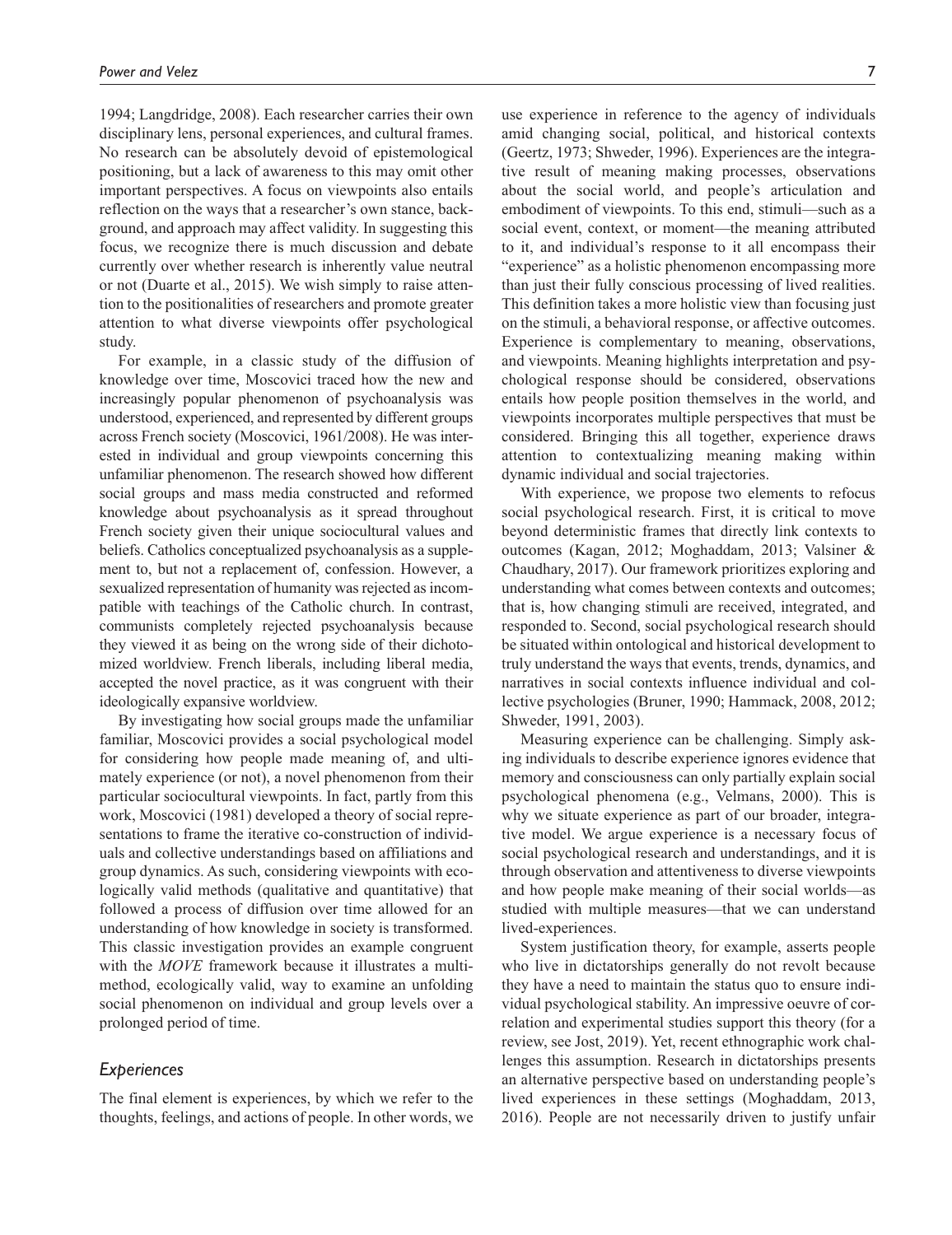systems. They are often acutely aware of injustices and unfairness within these systems. Ethnographic research and other empirical evidence reveal they do not revolt because of fear (Adra et al., 2019). Citizens in dictatorships are afraid of punishment to them or their families in the form of torture, imprisonment, beatings, arrest, or death at the hands of secret police. An alternative account of this social psychological phenomenon was developed by understanding the lived experiences of people over prolonged time periods through observing and studying their viewpoints and meaning making in complex sociopolitical contexts using ecologically valid methods.

### *The Integrated* MOVE

Although we have separated the four elements of our *MOVE* framework to provide detail and rationale for each, as the examples from social psychology show, the elements are also interdependent. All four are deduced from a conceptualization of the world of qualia: the world of subjectivities, cultures, interpretations, and representations. A focus on meaning should be tied to ecologically valid measurements and studies rooted in observation. A better grasp of meaning making processes from the viewpoints of diverse samples facilitates understanding lived experience. Observation provides a tool for understanding the complexity, variance, and nuance of how context is experienced, as well as the researcher's own phenomenology. Multiple methods can be used to test and check ideas generated via naturalistic observation when applied in synthesis with this reflection on the researcher's cultural frameworks (Henriques, 2013). Finally, we can better understand people's individual and collective experience of stimuli by observing how people across various cultures and perspectives—make meaning, respond, and behave over time (Tateo & Valsiner, 2015). Our *MOVE* framework thus comes together: capturing the dynamic and ecologically embedded nature of human minds would be strengthened by research projects that explore lived *experience* that is attentive to multiple *viewpoints* and address individual's processes of psychological *meaning* through using naturalistic *observation* at various stages of the process.

*MOVE* is not simply a rearticulation of mixed methods, but rather an epistemological orientation with concrete steps that can extend the current social psychological research paradigm. Engaging with the broad concept of research that is sensitive to meanings, observations, viewpoints, and experiences, it is possible to generate finer grained, ecologically valid hypotheses. These hypotheses in turn can lead to specific predictions about social psychological phenomena, which may be empirically tested experimentally, and in conjunction with other methods, to develop social psychological theories to understand unfolding processes of sociopolitical change.

8 *Review of General Psychology 00(0)*

We propose the *MOVE* framework can serve as a guide for addressing multiple challenges, such as studying the dynamic interaction between individuals and cultures and having methods that are flexible, integrative, and capable of addressing sociopolitical change (Bruner, 1990; Shweder, 1991, 2003; Valsiner & Chaudhary, 2017). Specifically, *MOVE* should be implemented as a guiding framework: Its elements can be drawn on in conceptualizing holistic research projects, as well as developing research questions, generating testable hypotheses, planning methodologies for data collection and analysis, and interpreting results. Each of these stages requires ecological validity if the broader research is to meaningfully address dynamic social phenomena that unfold over time. The *MOVE* framework is thus an approach to research, with the four elements playing out concretely in orientations, choices, and motivations in the social psychological study of inherently dynamic phenomena. The framework can be applied to how individuals, groups, and nations understand and experience dramatic sociopolitical change.

## *MOVE* **in Practice: The Case of Colombia**

An example of how the *MOVE* framework can be applied to effectively study a dynamic context is the peace process in Colombia from 2012 to 2017. During this time, the Colombian government and the oldest armed guerrilla group, the Revolutionary Armed Forces of Colombia-People's Army (FARC-EP), negotiated 300-page accords to end over five decades of armed conflict. Although the peace talks garnered the international spotlight, the process also involved concerted efforts to change the broader narrative of Colombia as a violent country. A focus of these efforts was educating and calling on young people to be active peace builders. Young Colombians received messages and classroom lessons urging them to be politically and socially active in building peace, but placing the success of this societal effort on their shoulders (Sánchez Merteens, 2017). Many frameworks were presented to these young people about how they should think about peace. Furthermore, the peace process divided the electorate when put to a vote, which highlighted the role of young people—and their conceptualizations of peace—in creating and maintaining prolonged peace in Colombia. Research examined, using multiple methods, as the peace process was unfolding, how Colombian youth in their localized contexts thought about peace and themselves (Velez, 2019; Velez et al., 2019). The research exemplified integrating attention to meaning (of young Colombians and as part of their psychological development), observation (of the changing social context, education about peace, protests and peace movements), viewpoints (incorporating multiple methods and perspectives, while epistemologically maintaining an attentiveness to Velez's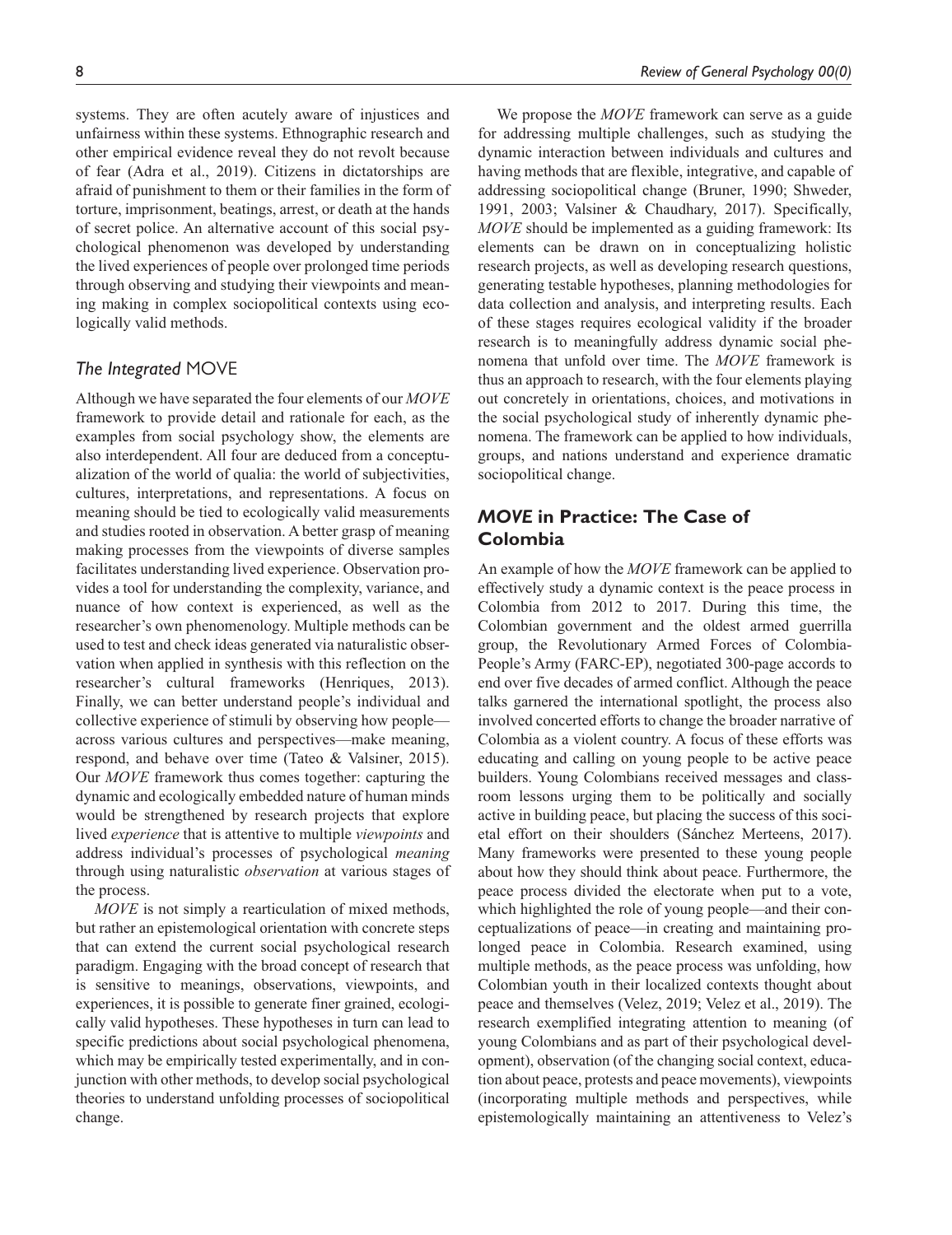own positionality), and experience (of peace, efficacy as citizens, and societal change). Overall, the Colombia example and the questions it raises broadly represent a common and important challenge for social psychologists: How can we best study the complexities of individuals in context as sociopolitical phenomena unfold in real world settings, especially ones of broad societal change?

In line with our *MOVE* framework, the investigation in Colombia began with prolonged and informal observation, which was then further developed into scientific study. As a teacher during the beginning of the peace process, Velez engaged in naturalistic observations: discussions with fellow teachers, witnessing peace-related school and district events, and talking with students. This raised questions about how young people themselves were thinking about conflict, their country's historical and future trajectory, and themselves. These initial observations were further developed with more structured observation. Velez returned numerous times to participate and observe peace education curriculum development, and youth activities and demonstrations related to peace process. These experiences, across multiple years, were intentionally chosen to understand and learn about peace discourses and education across various sectors and actors in Colombia. All in all, this set up demonstrates the iterative and flexible nature of *MOVE*: Continued observation and integration of various viewpoints as macrolevel events develop is necessary to effectively situate the investigation of the social psychological phenomenon of question.

The *MOVE* framework guided the research itself as a multimethod process that took place over several years. Velez began by exploring how youth were experiencing Colombia's peace process and broader social and political trajectory. A first part of this puzzle involves understanding broader changes in youth attitudes. To this end, Velez drew on international data sets to examine changing youth civic attitudes in Colombia, which found evidence that even as young Colombians became more disillusioned with the traditional political system, they were not detaching from political engagement (Velez & Knowles, in press). This finding provided a background context for understanding how youth constructed meanings of peace; the quantitative data set is static, yet revealing, and a more dynamic framework was needed to investigate how this finding, coupled with the naturalistic observations, related to young Colombians' development as citizens.

The quantitative analysis provided a broader glimpse of how young people were experiencing this context, but in line with *MOVE*, more richly understanding this experience required attention as well to meaning and diversity within viewpoints. At two time points—just before the accords were finalized and after they had begun to be implemented—more than 320 adolescents across Colombia were interviewed about the peace process, their thinking about peace, and how they understood their possible

contributions to peace. In a semiexperimental procedure, participants were also presented with excerpts from the government's proposed peace education curriculum, and asked to respond (Velez, 2019, in press). Finally, a smaller subset of participants was interviewed 3 years in a row. This additional consideration over time helped understand the how young people's ideas about peace might shift with their own developmental trajectory, as well as changes in the peace process. Themes in their answers were also compared with a discourse analysis of government speeches and documents prior to the interview data collection to situate young Colombians' meaning making within a broader discursive context.

Following *MOVE*, this approach allowed not only to explore abstract meaning making, but how it connected to lived experience. The research also involved attention to a diversity of viewpoints, as well as the multiple conceptions young people may be cognitively processing at the same time (e.g., an abstract idea, their interpretation of lived experiences, an understanding of their own efficacy). Focusing on how young Colombians experienced the peace process and discourses demonstrated their own ideas reflected broader discourses, but then were adapted to fit their own understandings of themselves and their society. Addressing meaning making in relation to lived experiences, drawing on this element of *MOVE* demonstrated they held nuanced ideas about peace that influenced their civic action and changed dependent on context. Speaking abstractly, they often mirrored government discourses saying peace began internally in each person, but as other contexts, conversations, and responses were considered, they demonstrated changing ideas about its possibility and their own efficacy to contribute to peace based on external, systemic issues like corruption, violence in other places, and their own developmental challenges.

An application of the *MOVE* framework in the Colombian case demonstrates an attentiveness to people's *meaning* (conceptual understandings and cognitive processing), *observations* (of the various educational contexts and movements about peace), *viewpoints* (analyses of various forms of data, from multiple sources and socioeconomic groups, over a prolonged period of time), and how adolescents more broadly *experienced* the peace process and social context with a focus on the ways they related their own identities to it. Although this example is particular in its historical, cultural, social, economic, and legal context, the application of the *MOVE* framework highlights the importance for social psychological conceptualizations of thoughts, feelings, viewpoints, and behaviors in unfolding sociopolitical contexts.

## **Conclusion**

We propose the *MOVE* framework to comprehend complex patterns of thought and behavior within dynamic, real-world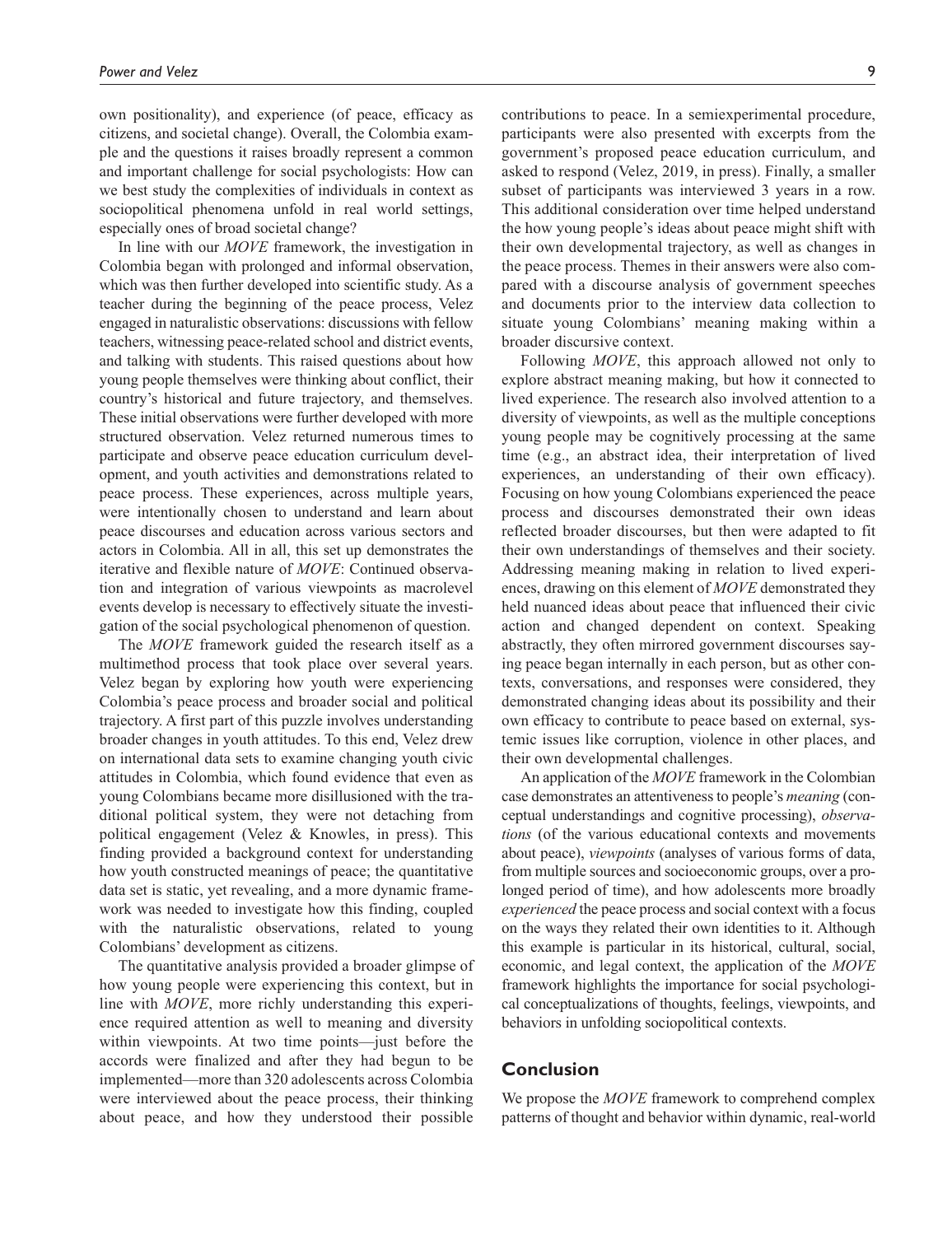contexts. It is grounded in the assertion that it is necessary to undertake ecologically valid research of unfolding social psychological processes, particularly during periods of rapid societal and political change. Meanings, observations, viewpoints, and experiences lie at the heart of understanding social psychological processes at individual, group, and national levels. The decontextualization of research and the reification of the experiment as the dominant means of inquiry in social psychology are limited (Asch, 1952/1987; Rozin, 2001, 2009). In isolation, paradigmatic approaches may be fundamentally at odds with the dynamic and unfolding experiences of individuals in their social contexts. Social science research must employ approaches capable of studying movement and processes of change, and we propose our *MOVE* framework to address this challenge in social psychology.

With *MOVE*, we push for social psychology to move beyond a limited orientation that compartmentalizes different parts of the human experience to different disciplines. Under such a framework, social psychology should focus on stimuli, response, and behavior as rooted within an individual. These processes are decontextualized, leaving the day-to-day world and social context to sociologists and anthropologists to investigate (Faye, 2012, 2019). We argue, however, that to truly study and understand the human psyche—inherently and deeply interconnected with cultural and social context (Bronfenbrenner, 2009; Moscovici, 1981; Shweder, 1991)—in an ecologically valid way, social psychology must face head on the dynamic nature of lived experiences. *MOVE* provides a framework to try accomplish this goal.

There are distinct advantages to studying psychological reactions over time amid changing political and social dynamics by using locally meaningful, ecologically valid, multiple methods that are close to observed thoughts, feelings, and actions of people in their contexts. First, it describes and explains the phenomena of interest as it develops over time. Second, it helps generate more precise hypotheses and predictions that can be further understood on a general level using ecologically valid experiments. Failure to replicate ought to inform the scopes of generalizability and/or boundary conditions of the phenomena. This is because social psychological experiments occur within specific ecological contexts. A greater understanding of the parameters of these contexts will inform our understand of why, or why not, an experimental finding does or does not replicate, either directly or conceptually. Third, it provides a framework for conceptualizing social psychological processes. The Colombian case, for example, informs our comprehension of how young people in transitional contexts relate to peace and related discourses as they make meaning based on their various viewpoints and experiences. But more broadly, it illustrates how individuals, as part of social groups and nations, comprehend and act in shifting economic and sociopolitical conditions. We invite other researchers to utilize our framework, to test whether it indeed provides greater insight in to the ecologically valid study of how individuals in context understand and make meaning of their sociocultural and political worlds.

Importantly, however, we are not proposing simply a rejection of quantification and laboratory studies. Instead, the framework is a broader, more holistic orientation that addresses the limits of the experimental method (as highlighted by the contemporary and previous replication crisis) and quantitative-only approaches. The application of the laws of experimentation and use of quantitative methodologies are essential (Chambers, 2017; Reyna, 2004). Yet, it would be inappropriate to solely apply these to study the qualia world of subjectivities (Shweder, 1996). The world of meaning making, observation, multiple viewpoints, and lived experiences is often difficult to understand solely in a laboratory (Power, 2011; Shweder, 1996, 2010). This world is inherently dynamic: people, societies, political landscapes, discourses, and environments constantly change. Laboratory experiments often offer snapshots, and quantitative studies may miss the dynamic ways that people respond based on context, continuity, and change in their sociocultural, political, and economic contexts. They are important methodologies, but cannot be the only ones used in isolation.

An application of the *MOVE* framework has implications for social psychological science. The replication "crisis" is one of the discipline's major issues at the moment (Baker, 2016; Open Science Collaboration, 2015; Schmidt, 2009). The *MOVE* framework has the potential to develop social psychological science by advancing approaches to understand processes; that is, through attention to meaningmaking and lived experiences in context and as changing over time via observations and multimethod research projects. It also prioritizes reflection on researchers' own schema and positionality, as well as incorporating broad and diverse samples. These elements increase ecological validity, which in turn reveals boundary conditions of experimental investigations (i.e., an understanding of the scopes and limits of a context in which an experimental procedure is likely to replicate or not), or demonstrations of social phenomena (Paluck & Cialdini, 2014). In this way, the *MOVE* framework illustrates the scopes and limits of the experimental method to describe, comprehend, or predict the dynamics of social psychological phenomena. Replication, when integrated with other methods and used in relation to *MOVE*, can be one part of triangulation to test and develop social psychological theories (Denzin, 2012; Munafò & Davey-Smith, 2018).

The *MOVE* framework is not without its challenges, and these should not be understated. Conducting research that focuses on meanings and experiences that unfold in shifting contexts is time consuming, requires expertise in diverse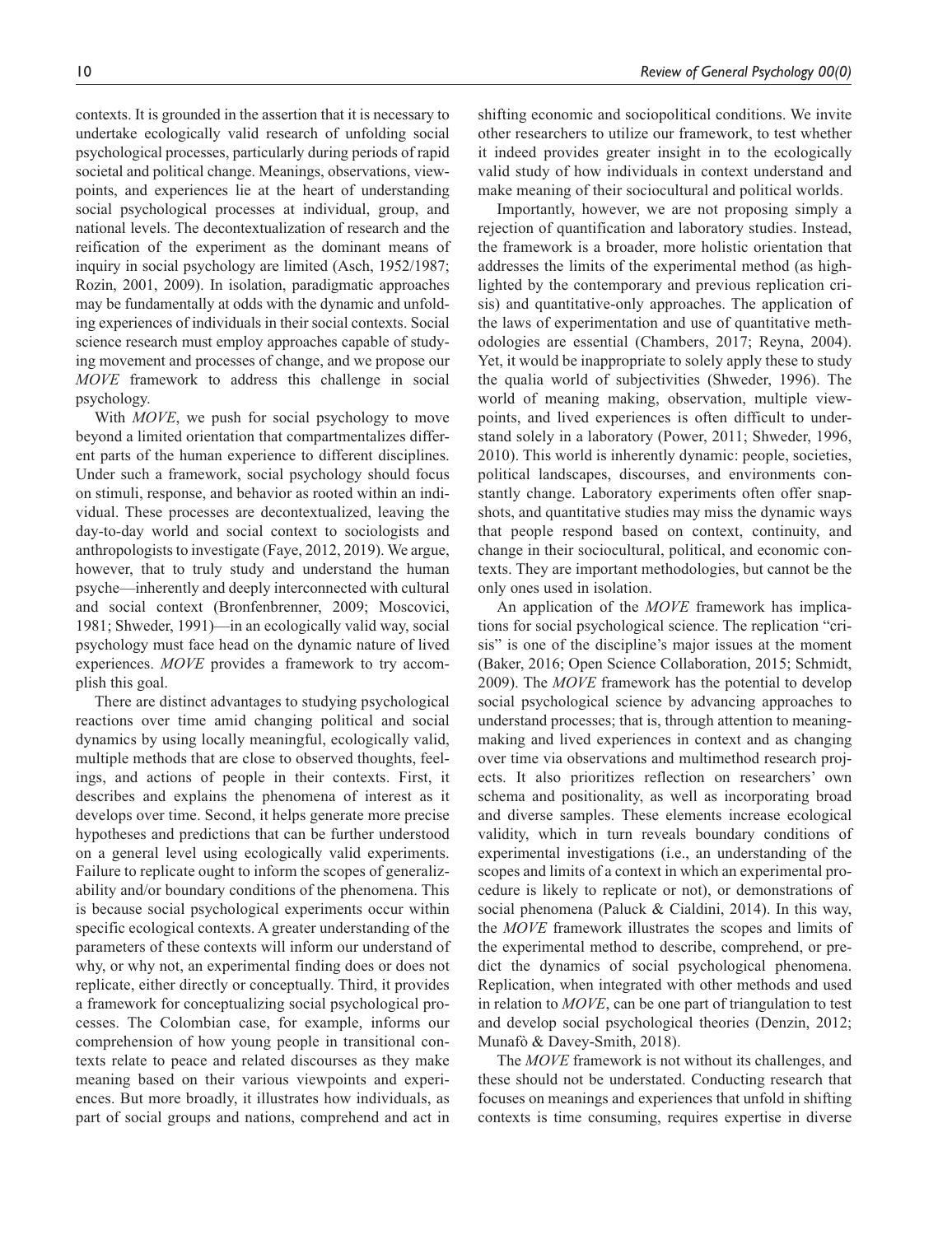methods, may be difficult to publish, has implications at multiple levels of analysis, and may produce incongruent or contradictory results. Decontextualization and reification of the experiment in psychology presents obstacles to studying social psychological processes over time. These issues are deeply embedded in the field: in training, in research, in what is prized in publication, and in underlying philosophical orientations. In the face of these difficulties, there are potential benefits for social psychologists to understand and utilize contextualized and integrative approaches. To engage with the big issues facing the world—inequalities and injustices, economic hardship, conflict, populism—we need significant paradigmatic advances to bridge the gap between our research and the impact it has. Although we have proposed *MOVE* to advance social psychological research, we also believe in the importance of greater discussion across disciplines to construct more nuanced and insightful frameworks of the mind. We believe our proposed framework can extend social psychology and even bridge disciplines, and we welcome further extension and development both within psychology and across the social sciences.

#### **Acknowledgments**

The authors would like to thank Alex Gillespie, David Sherman, Richard Shweder, and Martha Van Haitsma for their feedback on an earlier draft of this manuscript.

#### **Declaration of Conflicting Interests**

The author(s) declared no potential conflicts of interest with respect to the research, authorship, and/or publication of this article

#### **Funding**

The author(s) received no financial support for the research, authorship, and/or publication of this article.

#### **ORCID iD**

Séamus A. Power D <https://orcid.org/0000-0001-6770-4756>

#### **References**

- Adra, A., Harb, C., Li, M., & Baumert, A. (2019). Predicting collective action tendencies among Filipina domestic workers in Lebanon: integrating the social identity model of collective action and the role of fear. *Group Processes & Intergroup Relations*. Advance online publication. [https://doi.](https://doi.org/10.1177/1368430219885180) [org/10.1177/1368430219885180](https://doi.org/10.1177/1368430219885180)
- Arendt, H. (1963). *Eichmann in Jerusalem: a report on the nanality of evil*. Penguin Books Ltd.
- Arnett, J. (2008). The neglected 95%: Why American psychology needs to become less American. *American Psychologist*, *63*, 602–614.
- Asch, S. E. (1987). *Social psychology*. Oxford University Press. (Original work published 1952)
- Atran, S., & Norenzayan, A. (2004). Religion's evolutionary landscape: Counterintuition, commitment, compassion, communion. *Behavioral and Brain Sciences*, *27*(6), 713–730.
- Bartlett, F. (1958). *Thinking: An experimental and social study*. Basic Books.
- Bartlett, F. C. (1930). Experimental method in Psychology. *The Journal of General Psychology*, *4*(1–4), 49–66.
- Benjamin, D. J., Berger, J. O., Johannesson, M., Nosek, B. A., Wagenmakers, E. J., Berk, R., . . . Cesarini, D. (2018). Redefine statistical significance. *Nature Human Behaviour*, *2*(1), 6–10.
- Blass, T. (1999). The Milgram paradigm after 35 years: Some things we now know about obedience to authority. *Journal of Applied Social Psychology*, *29*(5), 955–978.
- Blumer, H. (1986). *Symbolic interactionism: Perspective and method*. University of California Press.
- Brewer, M. B. (2000). Research design and issues of validity. In H. T. Reis & C. M. Judd (Eds.), *Handbook of research methods in social and personality psychology* (pp. 3–16). Cambridge University Press.
- Bronfenbrenner, U. (2009). *The ecology of human development*. Harvard University Press.
- Bronfenbrenner, U., & Ceci, S. J. (1994). Nature-nurture reconceptualized in developmental perspective: A bioecological model. *Psychological Review*, *101*(4), 568–586.
- Bruner, J. (1990). *Acts of meaning*. Harvard University Press.
- Cabell, K. R., & Valsiner, J. (2014). Systematic systemics: Causality, catalysis, and developmental cybernetics. In K. R. Cabell & J. Valsiner (Eds.), *The catalyzing mind* (pp. 3–13). Springer.
- Campbell, D. T., & Fiske, D. W. (1959). Convergent and discriminant validation by the multitrait-multimethod matrix. *Psychological Bulletin*, *56*, 81–105.
- Cassaniti, J. L., & Menon, U. (Eds.). (2017). *Universalism without uniformity: Explorations in mind and culture*. University of Chicago Press.
- Chambers, C. (2017). *The seven deadly sins of psychology: A manifesto for reforming the culture of scientific practice*. Princeton University Press.
- Chuah, S. H., Hoffmann, R., Jones, M., & Williams, G. (2007). Do cultures clash? Evidence from cross-national ultimatum game experiments. *Journal of Economic Behavior & Organization*, *64*(1), 35–48.
- Cohen, D., Nisbett, R. E., Bowdle, B. F., & Schwarz, N. (1996). Insult, aggression, and the southern culture of honor: An "experimental ethnography." *Journal of Personality and Social Psychology*, *70*(5), 945–959.
- Cole, M. (1998). *Cultural psychology: A once and future discipline*. Harvard University Press.
- Denzin, N. K. (2012). Triangulation 2.0. *Journal of Mixed Methods Research*, *6*(2), 80–88.
- Duarte, J. L., Crawford, J. T., Stern, C., Haidt, J., Jussim, L., & Tetlock, P. E. (2015). Political diversity will improve social psychological science. *Behavioral and Brain Sciences, 38*, Article e130.
- Faye, C. (2012). American social psychology: Examining the contours of the 1970s crisis. *Studies in History and Philosophy of Science Part C: Studies in History and Philosophy of Biological and Biomedical Sciences*, *43*(2), 514–521.
- Faye, C. (2019). Social psychology. In R. Sternberg & W. Pickren (Eds.), *The Cambridge handbook of the intellectual history of psychology* (pp. 318–344). Cambridge University Press. <https://doi.org/10.1017/9781108290876.013>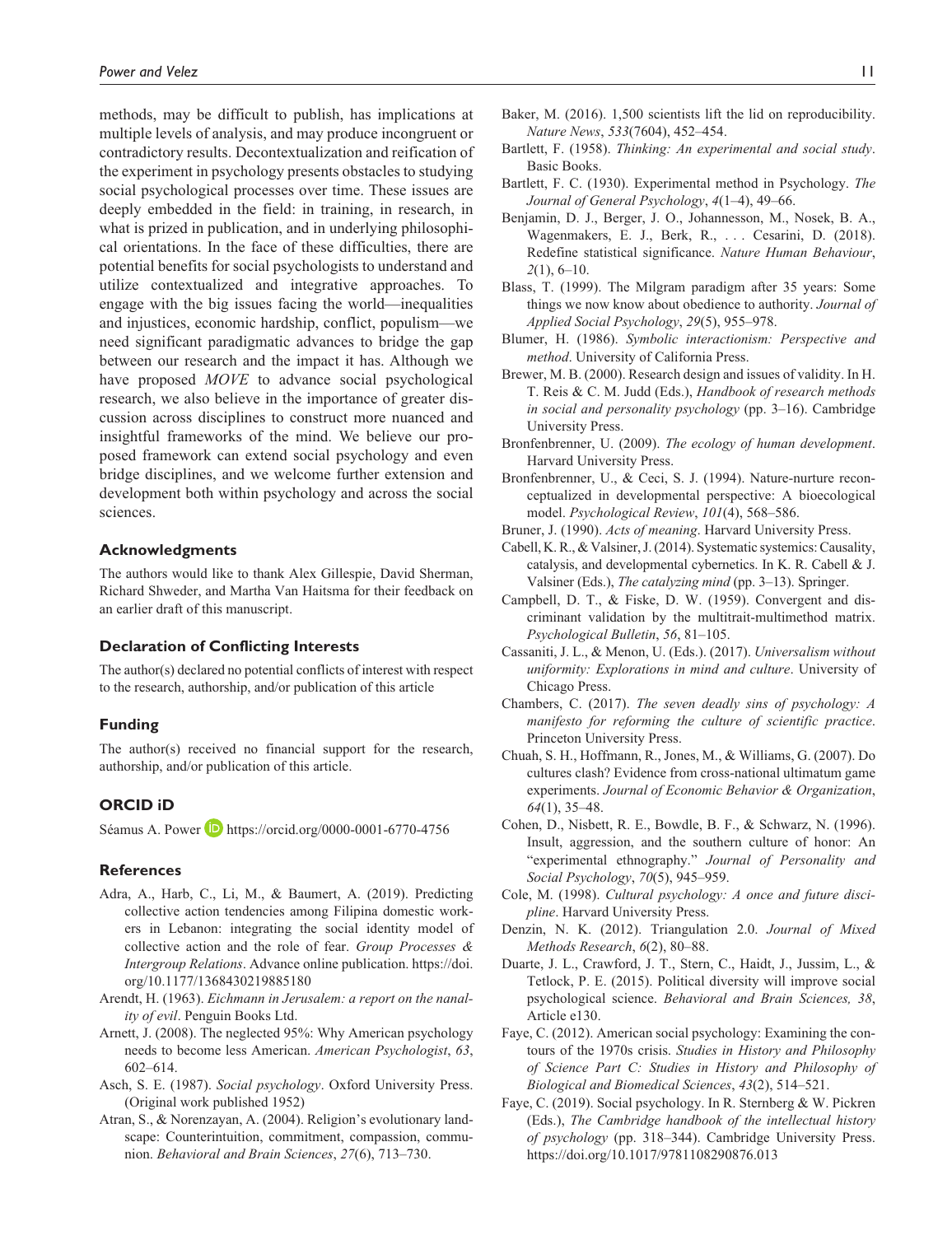- Fiske, D. W., & Shweder, R. A. (Eds.). (1986). *Metatheory in social science*. University of Chicago Press.
- Gamblin, B. W., Winslow, M. P., Lindsay, B., Newsom, A. W., & Kehn, A. (2017). Comparing in-person, Sona, and Mechanical Turk measurements of three prejudice-relevant constructs. *Current Psychology*, *36*(2), 217–224.
- Geertz, C. (1973). *Interpretation of cultures*. Basic Books.
- Gergen, K. J. (1973). Social psychology as history. *Journal of Personality and Social Psychology*, *26*(2), 309–320.
- Gillespie, A., & Cornish, F. (2010). Intersubjectivity: Towards a dialogical analysis. *Journal for the Theory of Social Behaviour*, *40*, 19–46.
- Goodman, J. K., Cryder, C. E., & Cheema, A. (2013). Data collection in a flat world: The strengths and weaknesses of Mechanical Turk samples. *Journal of Behavioral Decision Making*, *26*(3), 213–224.
- Gorman, G. E., Clayton, P. R., Shep, S. J., & Clayton, A. (2005). *Qualitative research for the information professional: A practical handbook*. Facet Publishing.
- Hammack, P. L. (2008). Narrative and the cultural psychology of identity. *Personality and Social Psychology Review*, *12*(3), 222–247.
- Hammack, P. L. (2011a). *Narrative and the politics of identity: The cultural psychology of Israeli and Palestinian youth*. Oxford University Press.
- Hammack, P. L. (2011b). Narrative and the politics of meaning. *Narrative Inquiry*, *21*(2), 311–318.
- Hammack, P. L., & Cohler, B. J. (Eds.). (2009). *The story of sexual identity: Narrative perspectives on the gay and lesbian life course*. Oxford University Press.
- Hammond, K. R. (1998). Ecological validity: Then and now [Unpublished manuscript]. [http://www.albany.edu/cpr/](http://www.albany.edu/cpr/brunswik/notes/essay2.html) [brunswik/notes/essay2.html](http://www.albany.edu/cpr/brunswik/notes/essay2.html)
- Harré, R., & Moghaddam, F. (Eds.). (2003). *The self and others: Positioning individuals and groups in personal, political, and cultural contexts*. Greenwood.
- Harré, R., & Moghaddam, F. (2015). Positioning theory and social representations. In G. Sammut, E. Andreouli, G. Gaskell, & J. Valsiner (Eds.), *The Cambridge handbook of social representations* (pp. 224–233). Cambridge University Press.
- Hathaway, S. R., & McKinley, J. C. (1943). *The Minnesota Multiphasic Personality Inventory* (Rev. ed., 2nd Printing). University of Minnesota Press.
- Henrich, J. (2000). Does culture matter in economic behavior? Ultimatum game bargaining among the Machiguenga of the Peruvian Amazon. *American Economic Review*, *90*(4), 973–979.
- Henrich, J., Heine, S., & Norenzayan, A. (2010). The weirdest people in the world? *Behavioral & Brain Sciences*, *33*, 61–83.
- Henriques, G. (2013). Evolving from methodological to conceptual unification. *Review of General Psychology*, *17*(2), 168–173. <https://doi.org/10.1037/a0032929>
- Jost, J. T. (2019). A quarter century of system justification theory: Questions, answers, criticisms, and societal applications. *British Journal of Social Psychology*, 58(2), 263-314.
- Kagan, J. (2012). *Psychology's ghosts: The crisis in the profession and the way back*. Yale University Press.
- Langdridge, D. (2008). Phenomenology and critical social psychology: Directions and debates in theory and research. *Social and Personality Psychology Compass*, *2*(3), 1126–1142.
- Lewin, K. (2014). Psychological ecology. In J. J. Gieseking, W. Mangold, C. Katz, S. Low, & S. Saegert (Eds.), *The people, place, and space reader* (pp. 17–21). Routledge. (Original work published 1943)
- Markus, H. R., & Kitayama, S. (1991). Culture and the self: Implications for cognition, emotion, and motivation. *Psychological Review*, *98*(2), 224–253.
- Milgram, S. (1974). *Obedience to authority: An experimental view*. Tavistock.
- Moghaddam, F. M. (2002). *The individual and society: A cultural integration*. Worth.
- Moghaddam, F. M. (2013). *The psychology of dictatorship*. American Psychological Association.
- Moghaddam, F. M. (2016). *The psychology of democracy*. American Psychological Association.
- Moghaddam, F. M. (2018). Political plasticity and revolution. In B. Wagoner, F. M. Moghaddam, & J. Valsiner (Eds.), *The psychology of radical social change: From rage to revolution* (pp. 122–139). Cambridge University Press.
- Moscovici, S. (1981). On social representations. In J. P. Forgas (Ed.), *Social cognition: Perspectives on everyday understanding* (pp. 181–209). Academic Press.
- Moscovici, S. (2008). *Psychoanalysis: Its image and its public*. Polity Press.
- Munafò, M. R., & Davey-Smith, G. (2018). Robust research needs many lines of evidence. *Nature News*, *553*, 399–401.
- Munafò, M. R., Nosek, B. A., Bishop, D. V., Button, K. S., Chambers, C. D., Du Sert, N. P., . . . Ioannidis, J. P. (2017). A manifesto for reproducible science. *Nature Human Behaviour*, *1*(1), 1–9.
- Muthukrishna, M., & Henrich, J. (2019). A problem in theory. *Nature Human Behaviour*, *3*, 221–229. [https://doi.](https://doi.org/10.1038/s41562-018-0522-1) [org/10.1038/s41562-018-0522-1](https://doi.org/10.1038/s41562-018-0522-1)
- Nelson, L. D., Simmons, J., & Simonsohn, U. (2018). Psychology's renaissance. *Annual Review of Psychology*, *69*, 511–534.
- Nicolas, G., Bai, X., & Fiske, S. T. (2019). Exploring researchmethods blogs in psychology: Who posts what about whom, and with what effect? *Perspectives on Psychological Science*, *14*, 691–704.<https://doi.org/10.1177/1745691619835216>
- Nisbett, R. E. (2015). *Mindware: Tools for smart thinking*. Farrar, Straus and Giroux.
- Norenzayan, A., & Heine, S. J. (2005). Psychological universals: What are they and how can we know? *Psychological Bulletin*, *131*(5), 763–784.
- Open Science Collaboration. (2012). An open, large-scale, collaborative effort to estimate the reproducibility of psychological science. *Perspectives on Psychological Science*, *7*(6), 657–660.
- Open Science Collaboration. (2015). Estimating the reproducibility of psychological science. *Science*, *349*, 944–951.
- Paluck, E. L. (2009). Reducing intergroup prejudice and conflict using the media: A field experiment in Rwanda. *Journal of Personality and Social Psychology*, *96*(3), 574–587.
- Paluck, E. L., & Cialdini, R. B. (2014). Field research methods. In H. Reis & C. Judd (Eds.), *Handbook of research methods in social and personality psychology* (pp. 81–97). Cambridge University Press.
- Power, S. A. (2011). On social psychology and conflict resolution. *Psychology & Society*, *4*(1), 1–6.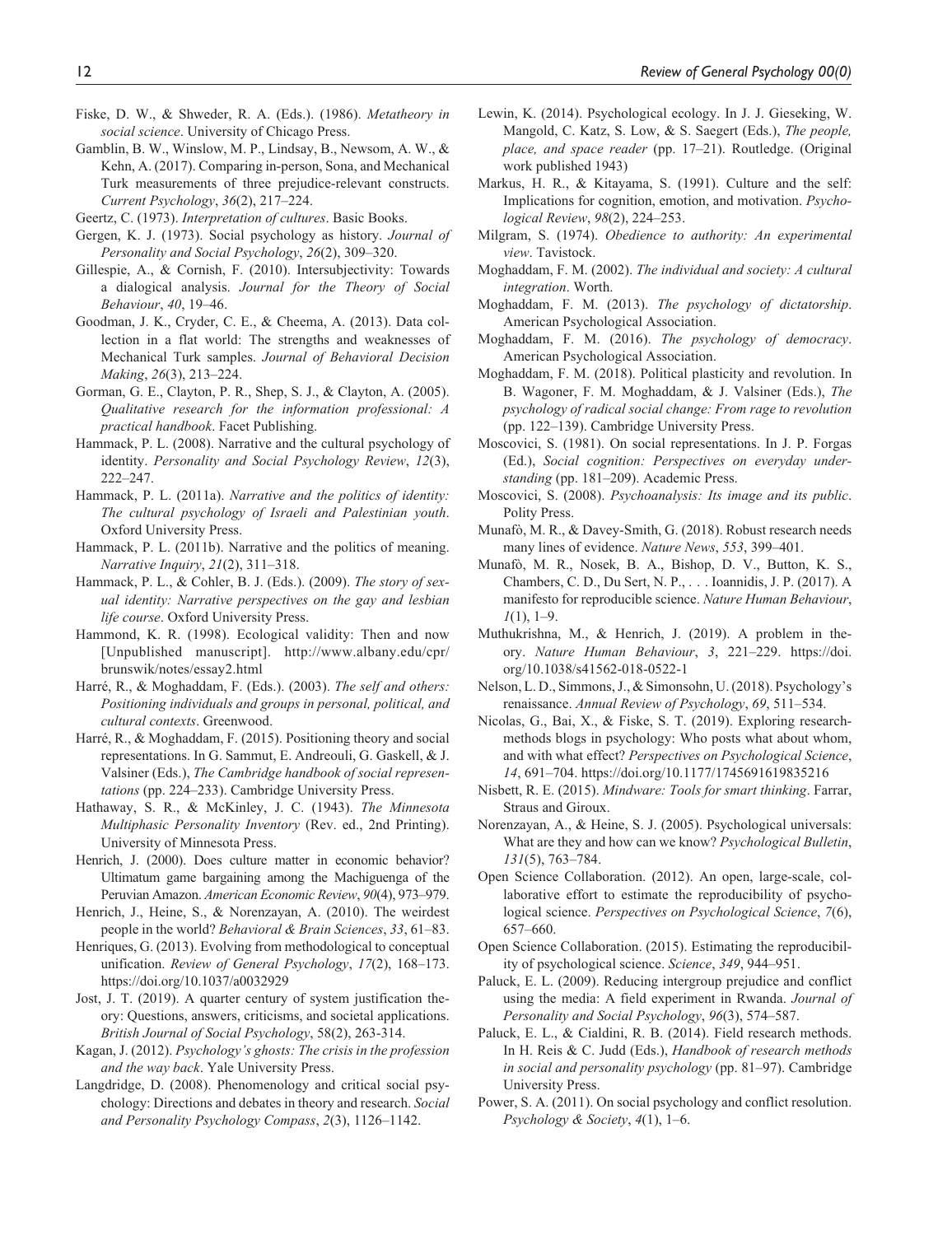- Power, S. A. (2014). Humans as objects: Processes, predictions and problems. *Peace & Conflict: Journal of Peace Psychology*, *20*(4), 593–594.
- Power, S. A., Velez, G., Qadafi, A., & Tennant, J. (2018). The SAGE model of social psychological research. *Perspectives on Psychological Science*, *13*(3), 359–372.
- Rai, T. S., & Fiske, A. (2010). ODD (observation-and description-deprived) psychological research. *Behavioral and Brain Sciences*, *33*(2–3), 106–107.
- Reicher, S. D. (2017). "La beauté est dans la rue": Four reasons (or perhaps five) to study crowds. *Group Processes & Intergroup Relations*, *20*(5), 593–605.
- Reicher, S. D., & Haslam, S. A. (2012). Change we can believe in: The role of social identity, cognitive alternatives, and leadership in group mobilization and transformation. In B. Wagoner, E. Jensen, & J. A. Oldmeadow (Eds.), *Culture and social change: Transforming society through the power of ideas* (pp. 53–73). Information Age.
- Remmers, H. H., Shock, N. W., & Kelly, E. L. (1927). An empirical study of the validity of the Spearman-Brown formula as applied to the Purdue rating scale. *Journal of Educational Psychology*, *18*(3), 187–195.
- Reyna, V. F. (2004). Why scientific research? The importance of evidence in changing educational practice. In P. McCardle & V. Chlabra (Eds.), *The voice of evidence: Bringing research to classroom educators* (pp. 47–58). Brookes.
- Rodgers, J. L., & Shrout, P. E. (2017). Psychology's replication crisis as scientific opportunity: A précis for policymakers. *Policy Insights from the Behavioral and Brain Sciences*, *5*, 134–141.<https://doi.org/10.1177/2372732217749254>
- Rozin, P. (2001). Social psychology and science: Some lessons from Solomon Asch. *Personality and Social Psychology Review*, *5*,  $2 - 14.$
- Rozin, P. (2009). What kind of empirical research should we publish, fund and reward? A different perspective. *Perspectives on Psychological Science*, *4*, 435–439.
- Sánchez Merteens, A. (2017). *Los Saberes de La Guerra: Memoria y Conocimiento Intergeneracional Del Conflicto En Colombia* [Understandings of the War: Memory and Intergenerational Knowledge of the Colombian Conflict]. Siglo del Hombre Editores; Universidad Nacional de Colombia.
- Schiff, B. (2017). *Explorations in narrative psychology. A new narrative for psychology*. Oxford University Press.
- Schmidt, S. (2009). Shall we really do it again? The powerful concept of replication is neglected in the social sciences. *Review of General Psychology*, *13*(2), 90–100. [https://doi.](https://doi.org/10.1037/a0015108) [org/10.1037/a0015108](https://doi.org/10.1037/a0015108)
- Sears, D. O. (1986). College sophomores in the laboratory: Influence of a narrow data base on social psychology's view of human nature. *Journal of Personality and Social Psychology*, *51*, 515–530.
- Shweder, R. A. (1991). *Thinking through cultures: Expeditions in cultural psychology*. Harvard University Press.
- Shweder, R. A. (1996). Quanta and qualia: What is the "object" of ethnographic method? In R. Jessor, A. Colby, & R. A. Shweder (Eds.), *Ethnography and human development: Context and meaning in social inquiry* (pp. 175–182). University of Chicago Press.
- Shweder, R. A. (1997). The surprise of ethnography. *Ethos*, *25*(2), 152–163.
- Shweder, R. A. (2003). *Why do men barbecue? Recipes for cultural psychology*. Harvard University Press.
- Shweder, R. A. (2010). Donald Campbell's doubt: Cultural difference or failure of communication? *Behavioral and Brain Sciences, 33*(2–3), 109–110.
- Shweder, R. A. (2012). Anthropology's disenchantment with the cognitive revolution. *Topics in Cognitive Science*, *4*, 354–361.
- Smedslund, J. (2009). The mismatch between current research methods and the nature of psychological phenomena: What researchers must learn from practitioners. *Theory & Psychology*, *19*(6), 778–794.
- Spencer, M. B., Dupree, D., & Hartmann, T. (1997). A phenomenological variant of ecological systems theory (PVEST): A self-organization perspective in context. *Development and Psychopathology*, *9*(4), 817–833.
- Szucs, D., & Ioannidis, J. P. (2017). Empirical assessment of published effect sizes and power in the recent cognitive neuroscience and psychology literature. *PLoS Biology*, *15*(3), e2000797.
- Tateo, L., & Valsiner, J. (2015). Time breath of psychological theories: A meta-theoretical focus. *Review of General Psychology*, *19*(3), 357–364. <https://doi.org/10.1037/gpr0000035>
- Titchener, E. B. (1916). On ethnological tests of sensation and perception with special reference to tests of color vision and tactile discrimination described in the reports of the Cambridge anthropological expedition to Torres Straits. *Proceedings of the American Philosophical Society*, *55*(3), 204–236.
- Valsiner, J., & Chaudhary, N. (2017). *From methodology to methods in human psychology*. Springer.
- Van't Veer, A. E., & Giner-Sorolla, R. (2016). Pre-registration in social psychology—A discussion and suggested template. *Journal of Experimental Social Psychology*, *67*, 2–12.
- Velez, G. (2019). *Conceptualized peace: A study of Colombian adolescents' meaning making and civic development* [Unpublished Doctoral dissertation]. University of Chicago.
- Velez, G. (in press). Learning peace: Adolescent Colombian's interpretations and responses to peace education curriculum. *Peace and Conflict: Journal of Peace Psychology*.
- Velez, G., Ballesteros, A., & Sánchez Merteens, A. (2019). La voz de la juventud: perspectivas juveniles sobre la guerra, la paz y la reintegración en Colombia. In A. Rettberg & E. McFee (Eds.), *Implementación del acuerdo de paz con la(s) FARC y reintegración: Un balance de la etapa temprana e implicaciones para política pública*. Universidad de los Andes.
- Velez, G., & Knowles, R. (in press). Trust, civic self-efficacy, and acceptance of corruption among Colombian adolescents. *Journal of Research in Comparative and International Education*.
- Velmans, M. (Ed.). (2000). *Investigating phenomenal consciousness: New methodologies and maps* (Vol. 13). John Benjamins.
- Wagoner, B. (Ed.). (2009). *Symbolic transformation: The mind in movement through culture and society*. Routledge.
- Wagoner, B. (2017). *The constructive mind: Bartlett's psychology in reconstruction*. Cambridge University Press.
- Wagoner, B., Jensen, E., & Oldmeadow, J. A. (2012). *Culture and social change: Transforming society through the power of ideas*. Information Age.